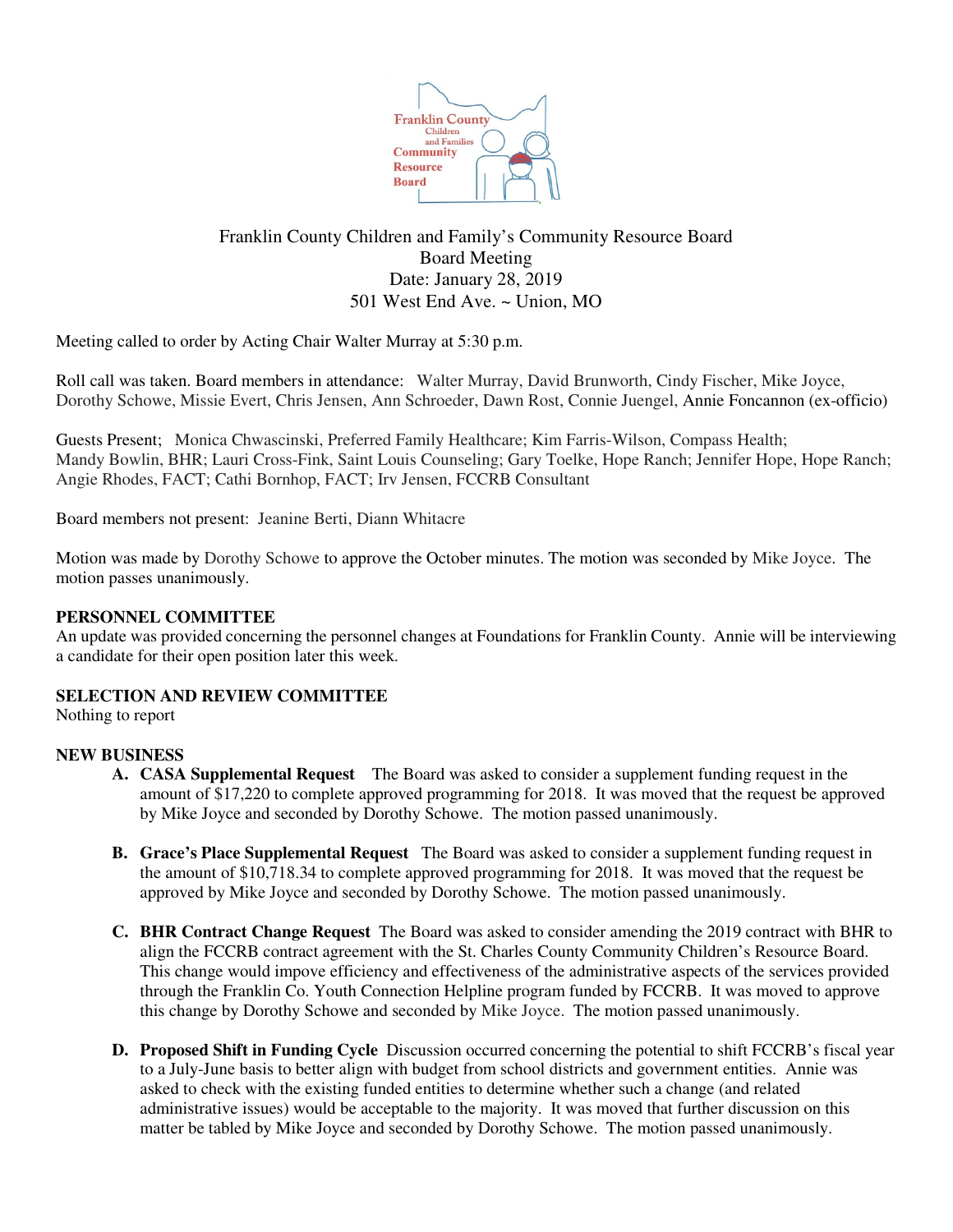- **E. Changes to Wrap Around Fund** The Board was informed that a new on-line process has been created by Annie will will improve the efficiency of handling requests for wrap around funds for designated groups.
- **F. Dr. Ruby Payne** The potential for the nationally known expert on poverty and children to be guest speaker at the Fall Institute was discussed. She offers two workshop programs: Framework for Poverty and Emotional Poverty. Both have been extremely well received and are separate presentation topics. It was moved by Missie Evert and seconded by Mike Joyce that Dr. Payne's services be obtained for the Fall 2019 Institute at a cost of \$15,800 for one session and that she be approached about providing the second session in 2020 for the same fee. The motion was passed unanimously.

#### **FINANCE COMMITTEE**

Annie reported the balance of the checking account to be \$206,774.17 and a money market balance of \$3,052,013.40. Annie reported that sales tax revenue for November was \$289,581.55. The Sales Tax Revenue for the year is 2.02% above projections.

A motion was made by Dorothy Schowe to approve the financial report and was seconded by Mike Joyce. The motion passed unanimously.

2019 Budget was discussed. It was moved by Mike Joyce and seconded by Dorothy Schowe for approval as amended. The motion passed unanimously.

The need for financial audits was discussed. Annie presented a proposal for HB&Co to conduct 6 years of audits for a total price of \$26,000. This proposal was moved for acceptance by Mike Joyce and seconded by Dorothy Schowe. The motion passed unanimously.

Insurance coverage for Directors and Officers and Liability was discussed. Annie presented a proposal from Hoff Insurance for a doubling of existing coverage for a cost of \$2050. This proposal was moved for acceptance by Dorothy Schowe and seconded by Mike Joyce. The motion passed unanimously.

### **EXECUTIVE DIRECTOR'S REPORT**

**Franklin County System of Care** Annie reported that the SOC continues to go very well.

**Families First Act** This new Federal program was discussed. It is in the early phases of roll out and Annie and others have participated in learning about this new development. More information will be presented as the impacts of the Act are confirmed.

**Homeless Task Force Update** Annie reported that the homeless task force funds have been transferred to the care and control of Grace's Place.

#### **OLD BUSINESS**

The Needs Assessment has been completed and will be presented at the February Board meeting.

A motion to go into closed session pursuant to RSMo 610.021 Section 2 Leasing, purchase or sale of real estate by a public governmental body where public knowledge of the transaction might adversely affect the legal consideration therefor was made by Dorothy Schowe at 7:00pm, seconded by Mike Joyce. The motion passed unanimously. Walter Murray-YEA, David Brunworth-YEA, Cindy Fischer-YEA, Mike Joyce-YEA, Dorothy Schowe-YEA, Missie Ever-YEA t, Chris Jense-YEA n, Ann Schroeder-YEA, Dawn Rost-YEA, Connie Juengel-YEA,

A motion to adjourn closed session was made by David Brunworth at 7:18pm, seconded by Dorothy Schowe. The motion passed unanimously. Walter Murray-YEA, David Brunworth-YEA, Cindy Fischer-YEA, Mike Joyce-YEA, Dorothy Schowe-YEA, Missie Ever-YEA t, Chris Jense-YEA n, Ann Schroeder-YEA, Dawn Rost-YEA, Connie Juengel-YEA,

A motion to adjourn the meeting was made by Mike Joyce at 7:18pm, seconded by Dorothy Schowe. All in favor to adjourn.